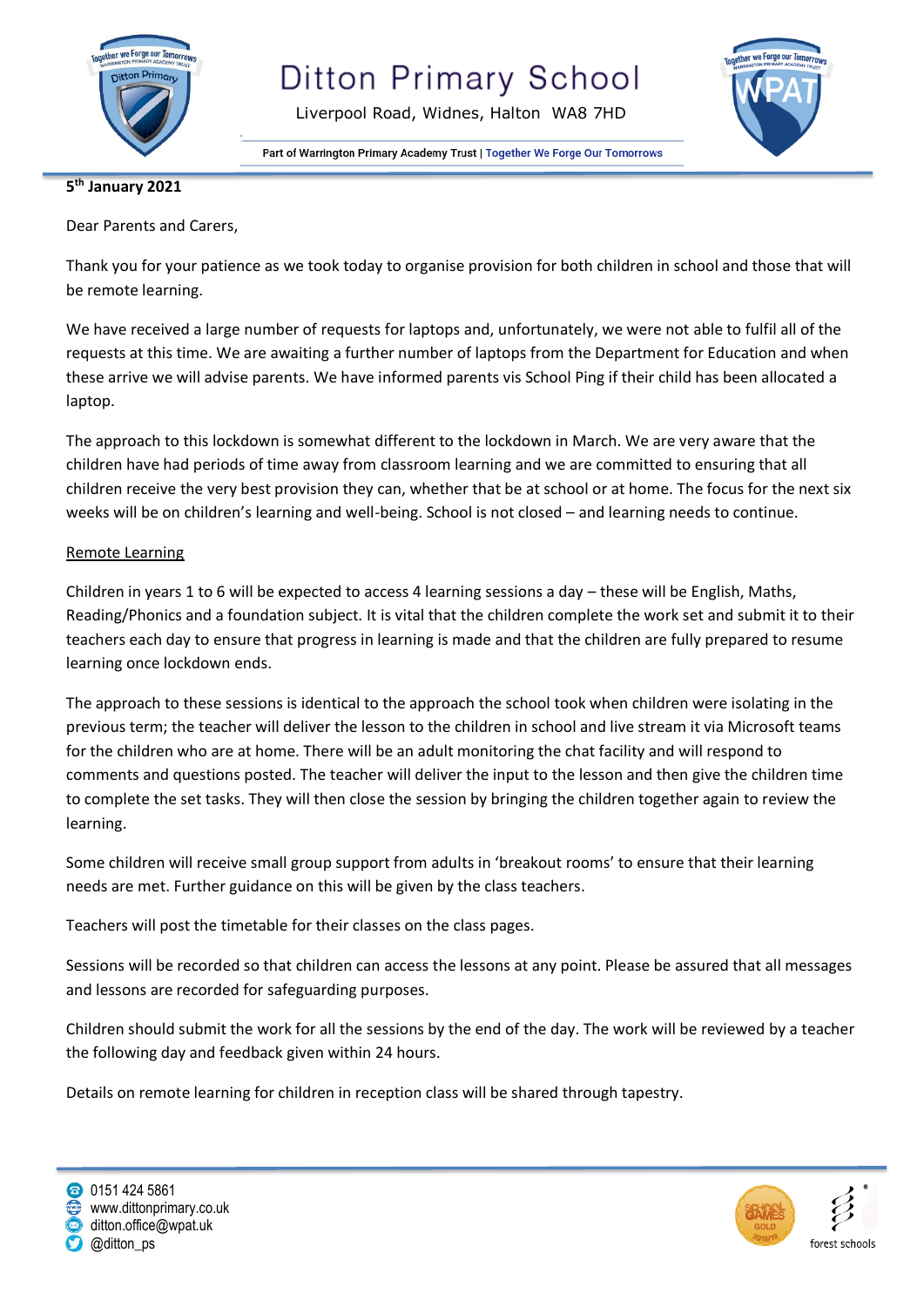

## **Ditton Primary School**



Part of Warrington Primary Academy Trust | Together We Forge Our Tomorrows

Liverpool Road, Widnes, Halton WA8 7HD

If children do not complete the work set the school will follow the absence procedures that are already in place and parents will be contacted in order to offer support. Again, it is vital that in this lockdown learning continues for all of our children.

We are awaiting clarification on Free School Meals and how families will be supported. AS soon as we have information we will send out further details.

#### Children in School

Children in school will access the same learning as being delivered to the children who are learning remotely. The class teacher will deliver the lesson and a teaching assistant will support individuals or groups of children. Work will be completed in the exercise books that the children usually use and feedback will be given in accordance with the school policy.

Children are encouraged to approach this as a 'normal' school day and therefore school uniform is to be worn. Start times and end times will be as follows:

| <b>Start time</b> | (All Year groups) | $8.45$ am – 8.55am |
|-------------------|-------------------|--------------------|
|                   |                   |                    |
| Pick up           | (All year groups) | $3.10pm - 3.20pm$  |

Class teachers will message parents by the end of the week with information on which days their child will be doing P.E.

**If you are a key worker and haven't contacted the school regards a place for your child, please email the school so that a place can be given if you wish to access this provision. We would like to finalise numbers by Thursday.**

**We are asking parents who have accessed places in school as key workers to provide recent proof of eligibility. This can be emailed to ditton.office@wpat.uk.**

At this moment in time, provision for school meals is still being confirmed. Packed lunches are being provided for the children in school by the kitchen staff for the remainder of this week. I am hoping to provide further information to parents shortly.

At this moment in time, breakfast and afterschool club will continue.

I appreciate that this is a lot of information and I would ask that if you have any questions that you email your child's class teacher in the first instance.

### **Please be aware that we are still awaiting final guidance documents. Once these are received we will review the arrangements and inform you if any changes need to be made.**

Thank you for your patience and support during this uncertain time.

Best wishes and stay safe